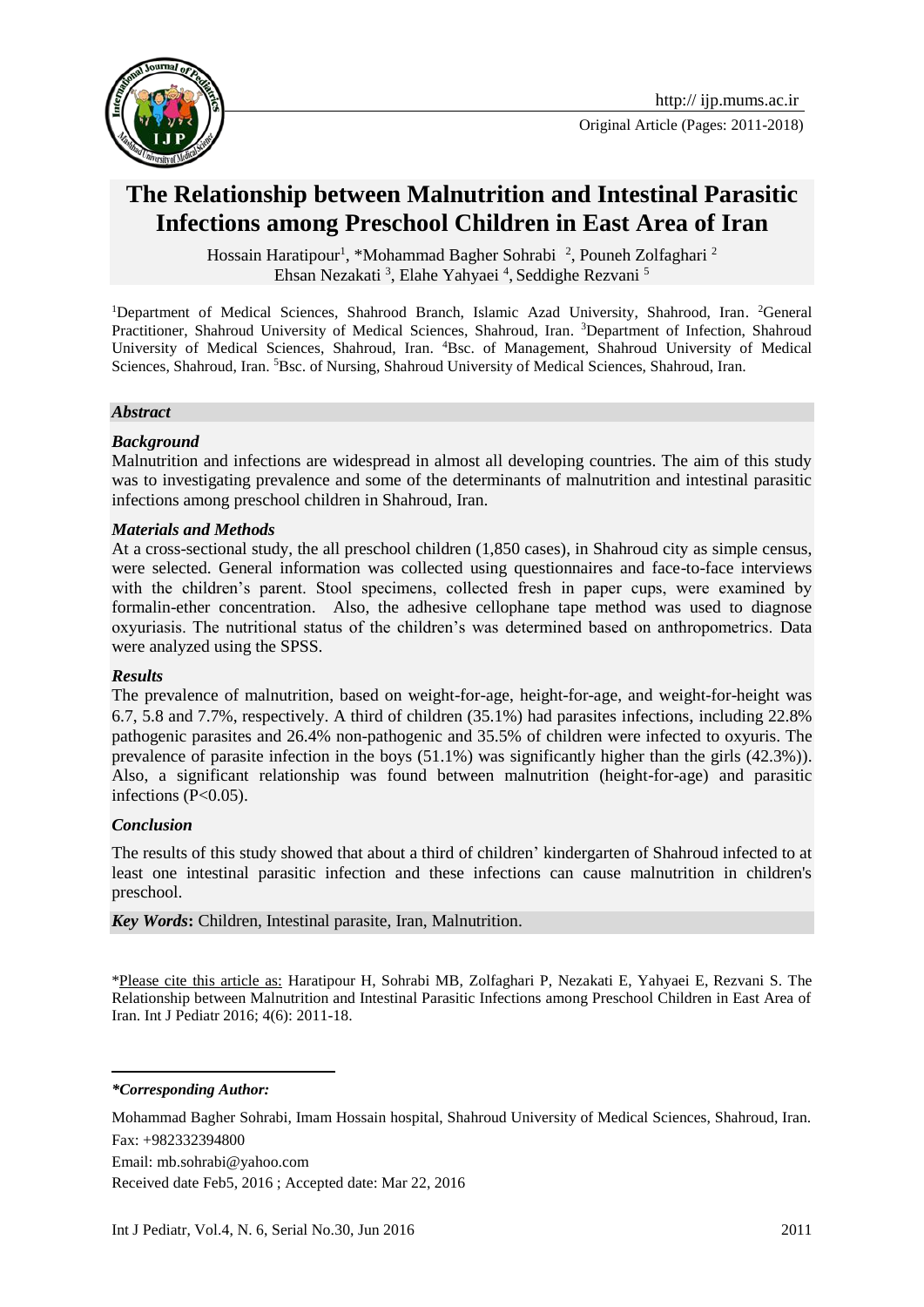# **1- INTRODUCTION**

 Malnutrition and infection are widespread in almost all developing countries. The endemic nature of malnutrition and infection is probably also at the root of additional health problems that impede learning among preschool-aged children (1-2). Parasitic helminths are one of the most common infections in the world. The majority of these cases occurring in people living in developing countries and is usually common and most intense among preschool-aged children (3). Infections in children have been shown to affect their health, growth, nutritional status and cognitive development (4-6). Preschool-aged children (3-6 years old) are most likely to have the heaviest infections within a population and therefore be most severely diseased (7).

Roundworm and whipworm are estimated to infect one quarter of the world's population, and preschool-aged children have the highest prevalence rates and levels of intensity among those infected (8). Roundworm (Ascaris lumbricoides) is present in one billion individuals, of whom 400 million are school-aged children. Whipworm (Trichuris trichiura) is found in 750 million people, including 300 million children of school age. Hookworm (ancylostomiasis) infection affects 750 million, of whom 170 million are children. Schistosomes (Bilharzia) impair an additional 200 million, including 90 million children (9).

Giardia lamblia is the most common intestinal parasite in the United States especially among school children (10). Each of these parasitic infections is associated with a particular set of symptoms. Roundworm usually leads to malnutrition, impaired growth and development as well as abdominal obstruction. Whipworm is associated with growth retardation, chronic colitis, and iron deficiency anemia (11). A study conducted in Jamaica, found a significant relationship between whipworm and psychomotor development among children aged three to six. Prevalence data, therefore, suggest that programs designed to improve the quality of primary schooling in developing countries must also include efforts to improve the health and nutritional status of children exposed to that schooling $(12)$ .

Intestinal parasitic infections are historically common in Iran. Although epidemiologic characteristics of these infections have been studied in some populations (mostly children) in Iran, a true and accurate picture of the magnitude of the problem is still unclear and the challenge still remains (these studies are mainly available in the Persian literature) (13). Targeted health and nutrition interventions can confer important educational benefits (14).The present study aimed to compare parasite prevalence and nutritional status among preschool children, in Shahroud city, Iran.

# **2- MATERIALS AND METHODS**

# **2-1. Study design and population**

 This investigation was a cross-sectional study, which performed on 28 kindergarten children (1,850 children)of the Shahroud city (North East of Iran) in the 2014 for census were selected.

# **2-2 The inclusion criteria**

Children 4 to 6 years, parental consent to participate in research and proper cooperation, children without chronic diseases and no specific drug consumption. Of total 2000 children who were in kindergarten children, 1850 children had the inclusion criteria.

# **2-3. Measuring tools**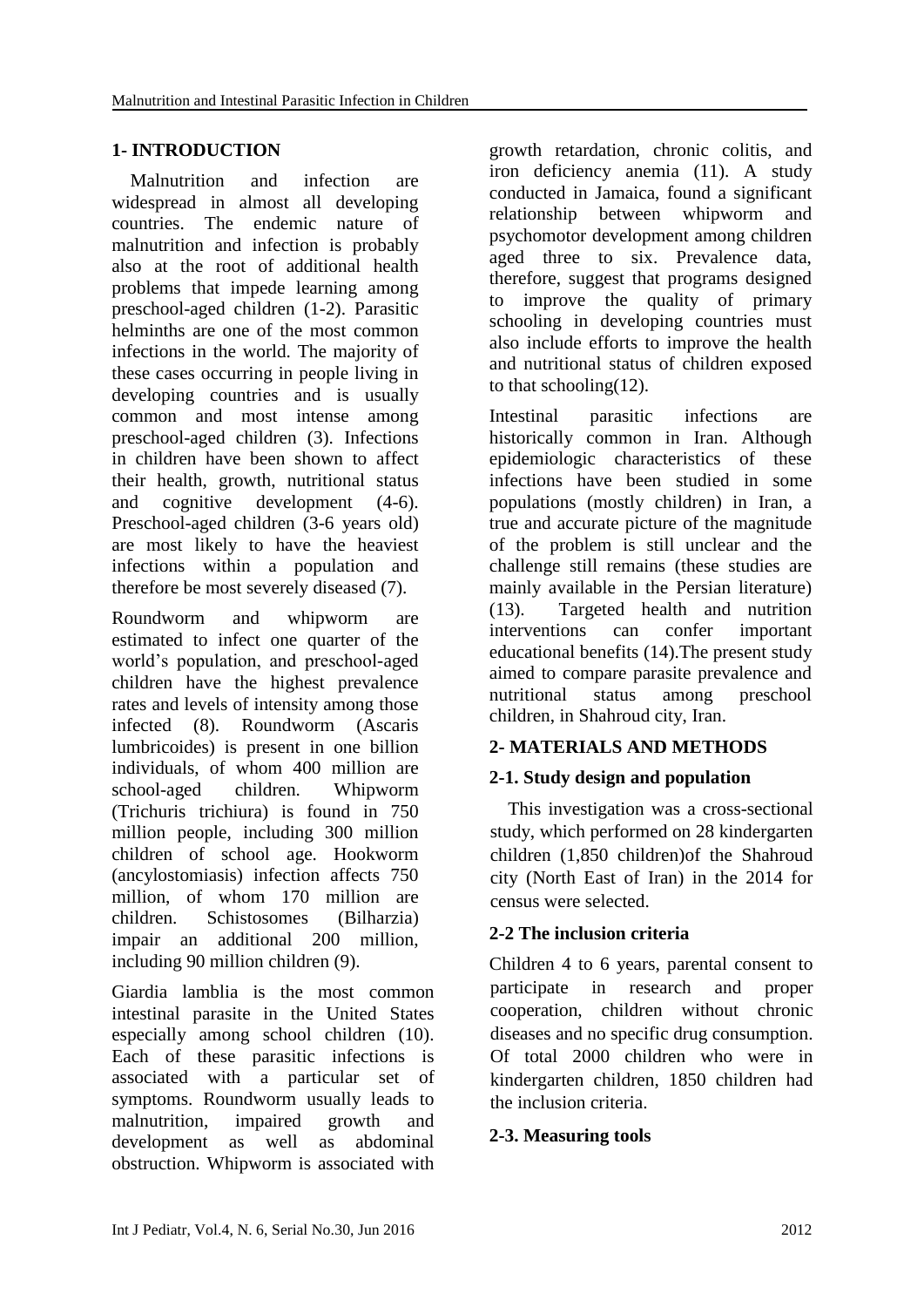Data were collected by: **1)** a demographic characteristics form included age, gender, economic status, Body mass index (BMI) status, etc. by enforcement authorities and cooperation with kindergarten, face-to-face interviews with the children's parent were collected and 2) a standard questionnaire for assessment of National Center for Health Statistics (NCHS) Reference (15). The questionnaire was structured based on the international literatures and in addition to standard test, parasitic infections studied. Malnutrition is a disorder that results from the interaction between diet and infection. It commonly affects all age groups in a community, but infants and children are the most susceptible because of their high nutritional needs for physical growth and development (16). Indicators of malnutrition include wasting, stunting and underweight, which represent different aspects or measurements of malnutrition. The level of under nutrition was assessed using standard deviation (SD) classification based on weight-for-age (underweight) height-for-age (stunting) and weight-for-height (wasting). The children whose weight for age, height for age and weight for height were less than one standard deviations (SD) below the median and higher than -1SD, are classified as mildly underweight, mildly stunted or mildly wasted, respectively, according to NCHS Reference (15).

Moreover, children whose weight for age, height for age and weight for height were less than two standard deviations (SD) below 2SD median and higher than -1SD, are classified as normal, according to NCHS Reference . Furthermore, children whose weight for age, height for age and weight for height were less than two standard deviations (SD) higher than 2SD median are classified as high, according to NCHS Reference (15-16).

# **2-3. Methods**

In this study for each child was given to parents container collect stool and samples after collection, were transported to the Shahroud University of Medical Sciences central lab. In separate meetings at the Shahroud city nursery to parents were taught correctly to sample tape with the adhesive paste in the anous area children and then transfer the glue on laboratory slides were prepared and to depositing to lab. Scotch tape taking samples was done during the first and second quarters of 2014 by the parents.

Stool tests in the central laboratory of the Shahroud University of Medical Sciences, with help responsive parasite experts, were examined by formalin-ether concentration and direct (wet mount Ringer's solution and merthiolate-iodine-formalin) techniques. The adhesive cellophane tape (Graham) method was used to diagnose oxyuriasis (Pinworm infection). All stool examinations were repeated three times, on different occasions.

To measure for height and weight of each subject, was measured following standard procedures, using digital weighing scale and anthropometric rod to the nearest 0.1 kg and 0.1 cm, respectively. Children whose weight for age, height for age and weight for height were less than two standard deviations (SD) below the median are classified as underweight, children or wasted, respectively (15). The various parasitic infections in the target group were compared individually assessed to determine if contamination is more dominant.

# **2-4. Data analyses**

Descriptive statistics [mean, standard] deviation (SD), frequency] and Chi-square test were used for analysis in this study. Data were analyzed using the Statistical Package for the Social Science (SPSS version 16). The P-value less than 0.05 were considered significant.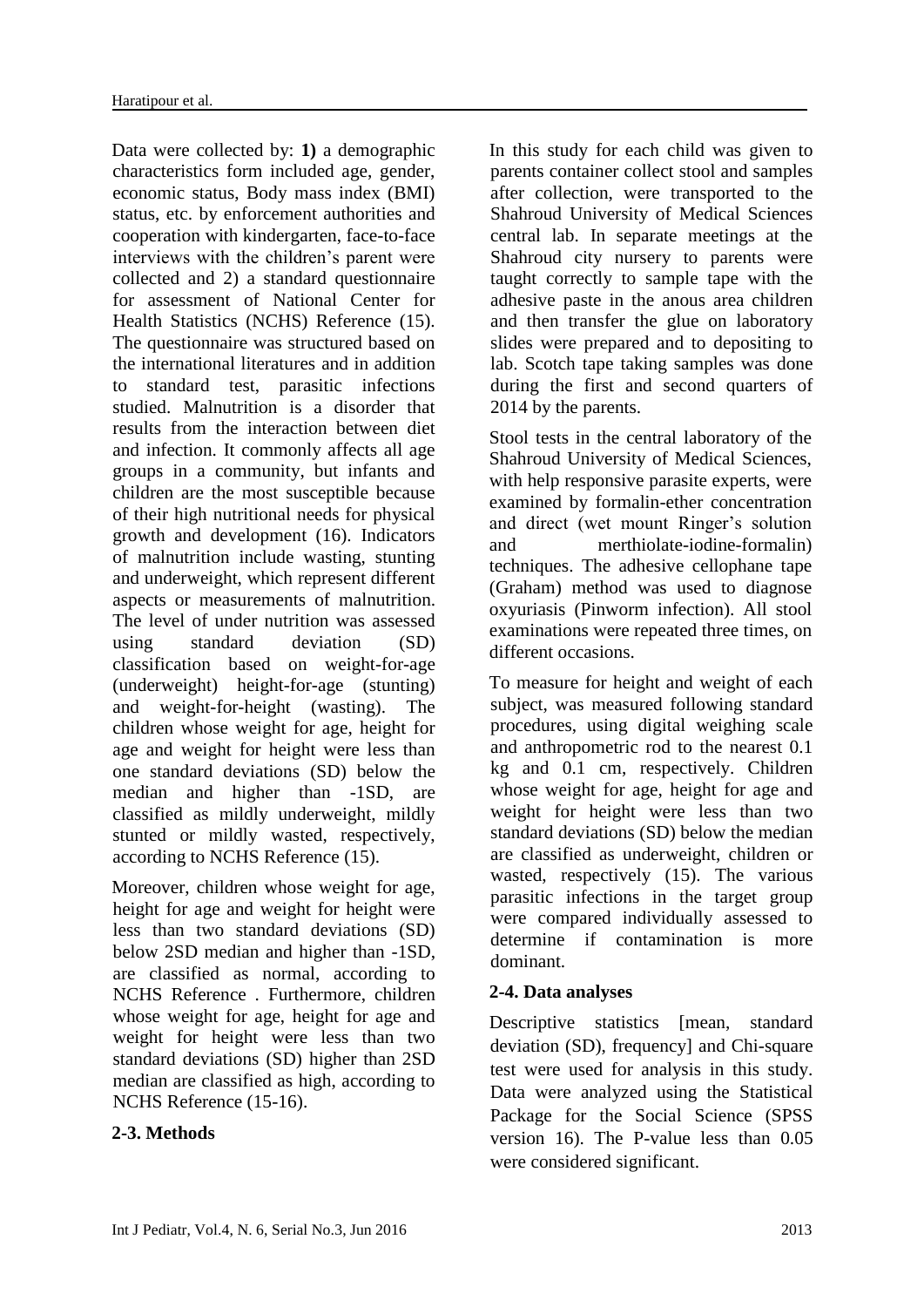#### **3- RESULTS**

 The main purpose of this study was to determine intestinal parasitic infections and malnutrition among children of Shahroud city nurseries. A total of 1850 kindergarten children participated in this survey, including 955 (51.6%) boys and 895 (48.4%) girls, 1000 cases (54.1%) were from urban and 850 cases (45.9%) were from rural areas. The mean age of the participants was  $5.4 \pm 1.1$  years (95% CI: 6.1, 4.3). Almost 35.1% (649) children were infected with one or more intestinal parasites. The prevalence rates of parasitic infection are presented in (**Table.**1).

About 35.1% of the children had parasitic infections, including 22.8% for pathogenic parasites [Giardia lamblia: 18.4%, Hymenolepis nana: 4.4%], and nonpathogenic protozoa 26.4% [Entamoeba coli: 19.6%, Endolimax nana: 3.0%, Iodamoeba Butschlii: 1.4%, Blastocystishominis: 0.8%, Chilomastixmesnili: 0.8%, Entamoeba

Harmanni: 0.6 %, and Dientamoeba Fragilis: 0.2%]. Results showed that the prevalence rate of Oxyuriasis by cellophane tape was 35.5%. The prevalence rates of malnutrition, based on weight-for-age, height-for-age and weightfor-height, were 6.7, 5.8 and 7.7%, respectively. The prevalence rates of malnutrition are presented in (**Tables.2-4**).

Results showed that the difference in the prevalence of parasitic infection was not significant between girls and boys (**Table.5**). The study showed that the prevalence of malnutrition among parasiteinfected children, based on height-for-age, was higher than among non-infected children  $(P=0.02)$ , that these findings are shown in (**Table.6**).

There was a significant statistical relationship between nutritional status for either oxyuriasis children or healthy children  $(P=0.001)$  that these findings are shown in (**Table.7**).

**Table 1**: Parasite prevalence among 649/1850 preschool children

| ັ                         |        |                 |
|---------------------------|--------|-----------------|
| Parasite                  | Number | Percent $(\% )$ |
| Giardia Lamblia           | 128    | 19.7            |
| Hymenolepis Nana          | 20     | 3.1             |
| Oxyuris                   | 230    | 35.5            |
| Entamoeba Coli            | 112    | 17.3            |
| EntamoebaHartmanni        | 3      | 0.5             |
| DientamoebaFragilis       |        | 0.1             |
| Endolimax Nana            | 23     | 3.6             |
| <b>IodamoebaButschili</b> | 11     | 1.7             |
| BlastocystisHomonis       | 3      | 0.5             |
| ChilomastixMesnili        | 3      | 0.5             |
| Total                     | 649    | 100             |

| Table 2: Prevalence of malnutrition in preschool children |  |
|-----------------------------------------------------------|--|
|-----------------------------------------------------------|--|

| <b>Nutritional Status</b> | Weight-For-Age |       |     |             |      |       |  |
|---------------------------|----------------|-------|-----|-------------|------|-------|--|
| Gender                    |                | Girls |     | <b>Boys</b> |      | Total |  |
| Frequency                 | N              | $\%$  | N   | $\%$        | N    | %     |  |
| $< -2SD$                  | 56             | 6.3   | 68  | 7.1         | 124  | 6.7   |  |
| $-2SD$ to $2SD$           | 820            | 91.6  | 870 | 91.1        | 1690 | 91.4  |  |
| >2SD                      | 19             | 2.1   | 17  | 1.8         | 36   | 1.9   |  |
| Total                     | 895            | 48.4  | 955 | 51.6        | 1850 | 100   |  |
|                           |                |       |     |             |      |       |  |
| P-value                   | 0.003          |       |     |             |      |       |  |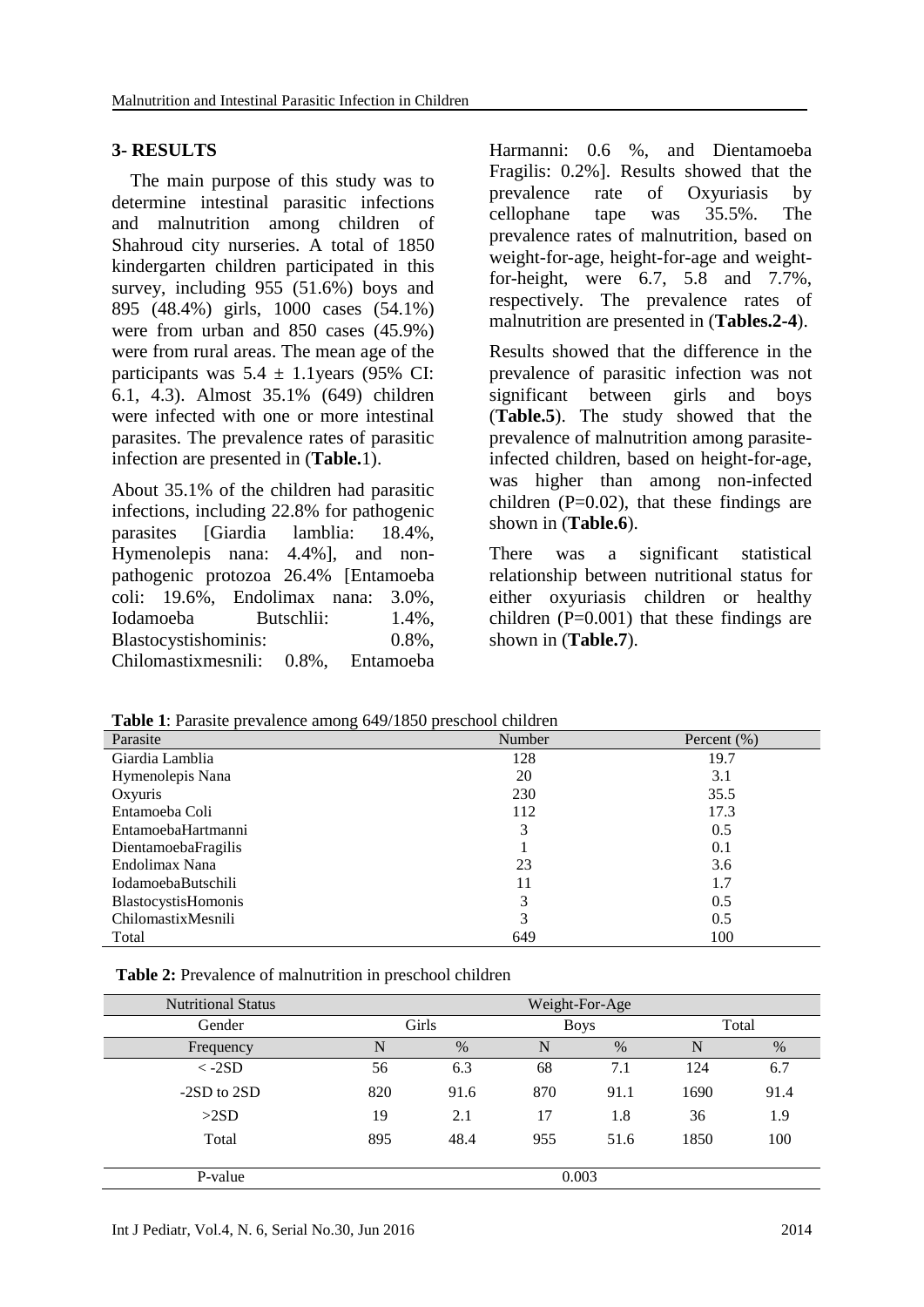| <b>Nutritional Status</b> | Height-For-Age |      |     |             |      |       |  |  |  |
|---------------------------|----------------|------|-----|-------------|------|-------|--|--|--|
| Gender                    | Girls          |      |     | <b>Boys</b> |      | Total |  |  |  |
| Frequency                 | N              | $\%$ | N   | $\%$        | N    | $\%$  |  |  |  |
| < 2SD                     | 47             | 5.3  | 60  | 6.3         | 107  | 5.8   |  |  |  |
| $-2SD$ to $2SD$           | 831            | 92.8 | 877 | 91.8        | 1708 | 92.3  |  |  |  |
| >2SD                      | 17             | 1.9  | 18  | 1.8         | 35   | 1.9   |  |  |  |
| Total                     | 895            | 48.4 | 955 | 51.6        | 1850 | 100   |  |  |  |
| P-value                   |                | 0.04 |     |             |      |       |  |  |  |

**Table 3:** Prevalence of malnutrition in preschool children

**Table 4:** Prevalence of malnutrition in preschool children

| <b>Nutritional Status</b> | Weight-For-Height |      |     |             |      |       |  |
|---------------------------|-------------------|------|-----|-------------|------|-------|--|
| Gender                    | Girls             |      |     | <b>Boys</b> |      | Total |  |
| Frequency                 | N                 | $\%$ | N   | $\%$        | N    | $\%$  |  |
| $\langle$ -2SD            | 67                | 7.5  | 66  | 6.9         | 143  | 7.7   |  |
| $-2SD$ to $2SD$           | 808               | 90.3 | 869 | 90.1        | 1677 | 90.6  |  |
| >2SD                      | 20                | 2.2  | 20  | 3.0         | 40   | 1.7   |  |
| Total                     | 895               | 48.4 | 955 | 51.6        | 1850 | 100   |  |
| P-value                   | 0.02              |      |     |             |      |       |  |

**Table 5:** Relationship between intestinal parasite infection and gender

| Gender      | Positive for parasite |      |        | Negative for Parasite |        | Total |       |
|-------------|-----------------------|------|--------|-----------------------|--------|-------|-------|
|             | Number                | $\%$ | Number | $\%$                  | Number | $\%$  |       |
| <b>Boys</b> | 331                   | 17.9 | 624    | 33.7                  | 955    | 51.6  | 0.245 |
| Girls       | 318                   | 17.2 | 577    | 31.2                  | 895    | 48.4  |       |
| Total       | 649                   | 35.1 | 1201   | 64.9                  | 1850   | 100   |       |

**Table 6:** Relationship between malnutrition and intestinal parasite infection in preschool children

| <b>Nutrition status</b> | Positive for parasite |      | Negative for Parasite |      | Total         |      | P-value |
|-------------------------|-----------------------|------|-----------------------|------|---------------|------|---------|
|                         | Number                | $\%$ | Number                | $\%$ | <b>Number</b> | $\%$ |         |
| $\langle$ -2SD          | 87                    | 13.4 | 68                    | 5.7  | 155           | 8.4  |         |
| $-2SD$ to $2SD$         | 537                   | 82.7 | 1063                  | 88.5 | 1600          | 86.5 | 0.02    |
| >2SD                    | 25                    | 3.9  | 70                    | 5.8  | 95            | 5.1  |         |
| Total                   | 649                   | 100  | 1201                  | 100  | 1850          | 100  |         |

| <b>Table 7:</b> Relationship between malnutrition and intestinal parasite infection in preschool children |  |
|-----------------------------------------------------------------------------------------------------------|--|
|-----------------------------------------------------------------------------------------------------------|--|

| <b>Nutrition status</b> | Positive oxyuris |      | Negative oxyuris |      | Total  |      | P-value |
|-------------------------|------------------|------|------------------|------|--------|------|---------|
|                         | Number           | $\%$ | Number           | $\%$ | Number | $\%$ |         |
| $\langle$ -2SD          | 69               | 30   | 86               | 5.3  | 155    | 8.4  |         |
| $-2SD$ to $2SD$         | 124              | 53.9 | 1476             | 91.1 | 1600   | 86.5 | 0.001   |
| >2SD                    | 37               | 16.1 | 58               | 3.6  | 95     | 35.5 |         |
| Total                   | 230              | 100  | 1620             | 100  | 1850   | 100  |         |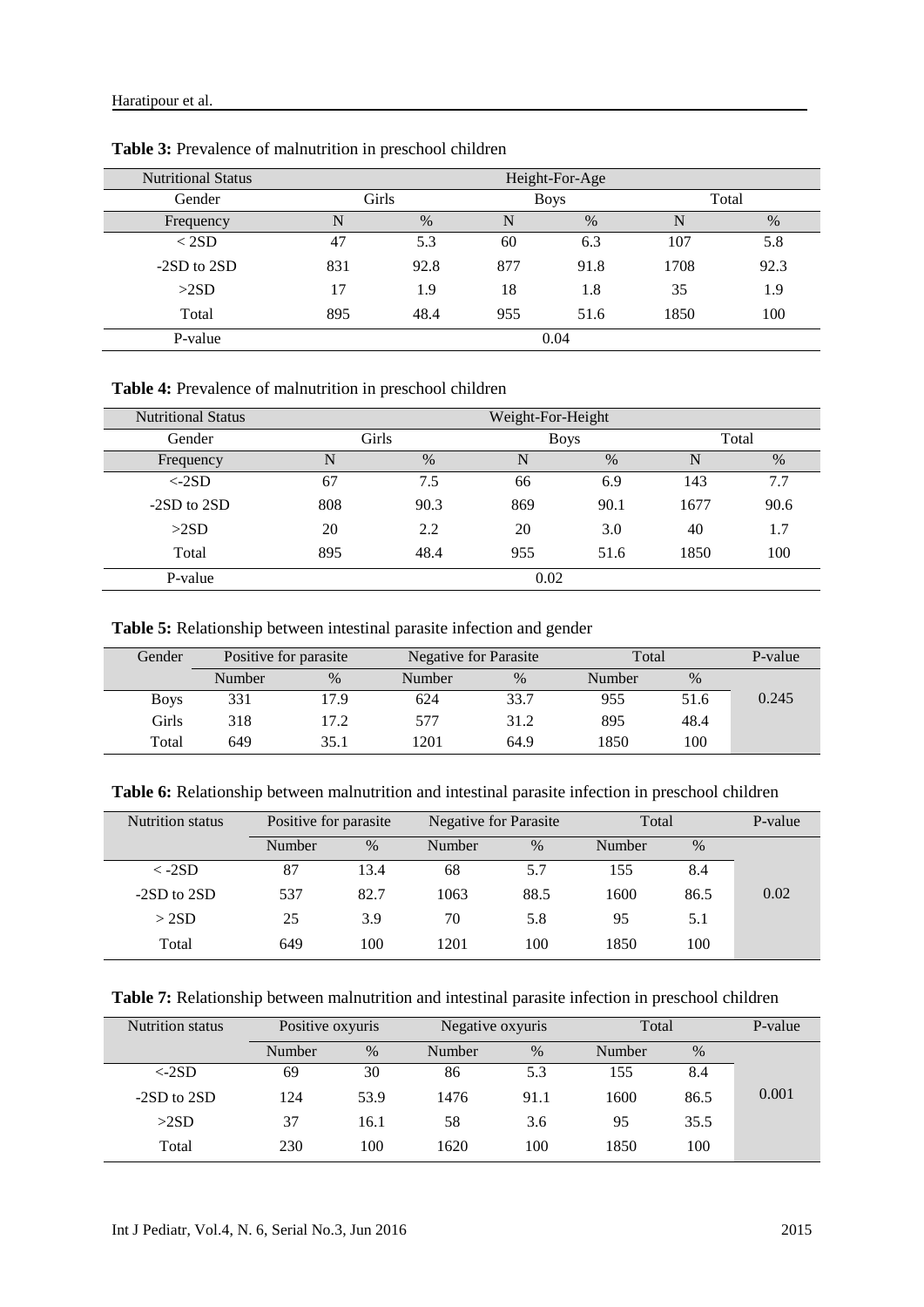### **4- DISCUSSION**

 The prevalence and epidemiologic features of intestinal parasites vary in different parts of the world. For instance, the prevalence of Entamoeba Histolytica ranges from 5% to 81% and was suggested infecting approximately 480 million people globally. Giardia lamblia was reported as the most common intestinal parasite in the United States. Due to parasitic infections are major health problem in various parts of Iran. The types of parasites in various parts of the country depend on climate and soil, and geographic and environmental conditions (1-3).

In this study, we found prevalence of intestinal parasites to be 35.1% among preschool children in Shahroud in North Ears of Iran that was similar to those reported from other areas by other investigators (2). The prevalence of parasitic infection in both gender and rural children and urban children was the same that this finding similar to Shafieian and Duwarah results (3-4).

The prevalence of Oxyuriasis and Giardia lamblia was higher than other parasites, as reported by different studies (5). The prevalence of these parasites in Caspian areas, Khuzestan Province and Kerman areas was higher than the other parts of the country. In general, different studies in Iran showed that with health promotion, provision of safe drinking water, and avoidance of using non-compostable materials, soiltransmitted parasites have been replaced by directlytransmitted parasites, such as pinworm, Giardia and Hymenolepis nana (5-4). The prevalence rate of malnutrition, based on three indicators: weight-for-age, height-for-age, and weight-for-height were 6.7; 5.8 and 7.7 %, respectively.

Comparison of nutritional status between boys and girls, based on weight-for-age, was significant (P<0.05). In Shahroud city, the boys tended to be more undernourished

than the girls. The prevalence rate for malnutrition, based on students aged 3-4 years, was higher than other groups, but without significance. Also, the prevalence rate of intestinal parasitic infection in boys was higher than the girls  $(P<0.05)$ . The prevalence rate of malnutrition was higher among boys than girls that this finding similar to Esfandyare and Ghorbani results and with research findings Nokes was conflict (9-11). The prevalence rate for undernutrition, based on height-for-age among the students with parasitic infection was higher than the others  $(P<0.05)$  (12).

In this study, in contrast to the Kerman and Sirjan investigators, there was a significant relationship between parasite-infected children and parasite-uninfected students. In other countries, such as Thailand, Tanzania, and Peru have shown that intestinal parasitic infection causes stunting and wasting in among school aged children (13-15). The current study showed that the prevalence of malnutrition among the students infected by pinworm was higher than for other infections (P<0.05).Vast numbers of preschool-aged children in developing countries face major health and nutrition problems that adversely affect their ability to take advantage of the limited educational opportunities available to them (16).

Many of these children have a history of Protein-energy malnutrition (PEM) as well as current nutritional deficiencies, including deficits in body stores of iodine, vitamin- A, and iron. These conditions are exacerbated by helminthes infections, which are highly prevalent among preschool-aged children and particularly inimical to their healthy growth, development, and educational progress  $(17-18).$ 

# **5- CONCLUSION**

 The prevalence rates of malnutrition, based on weight-for-age, height-for-age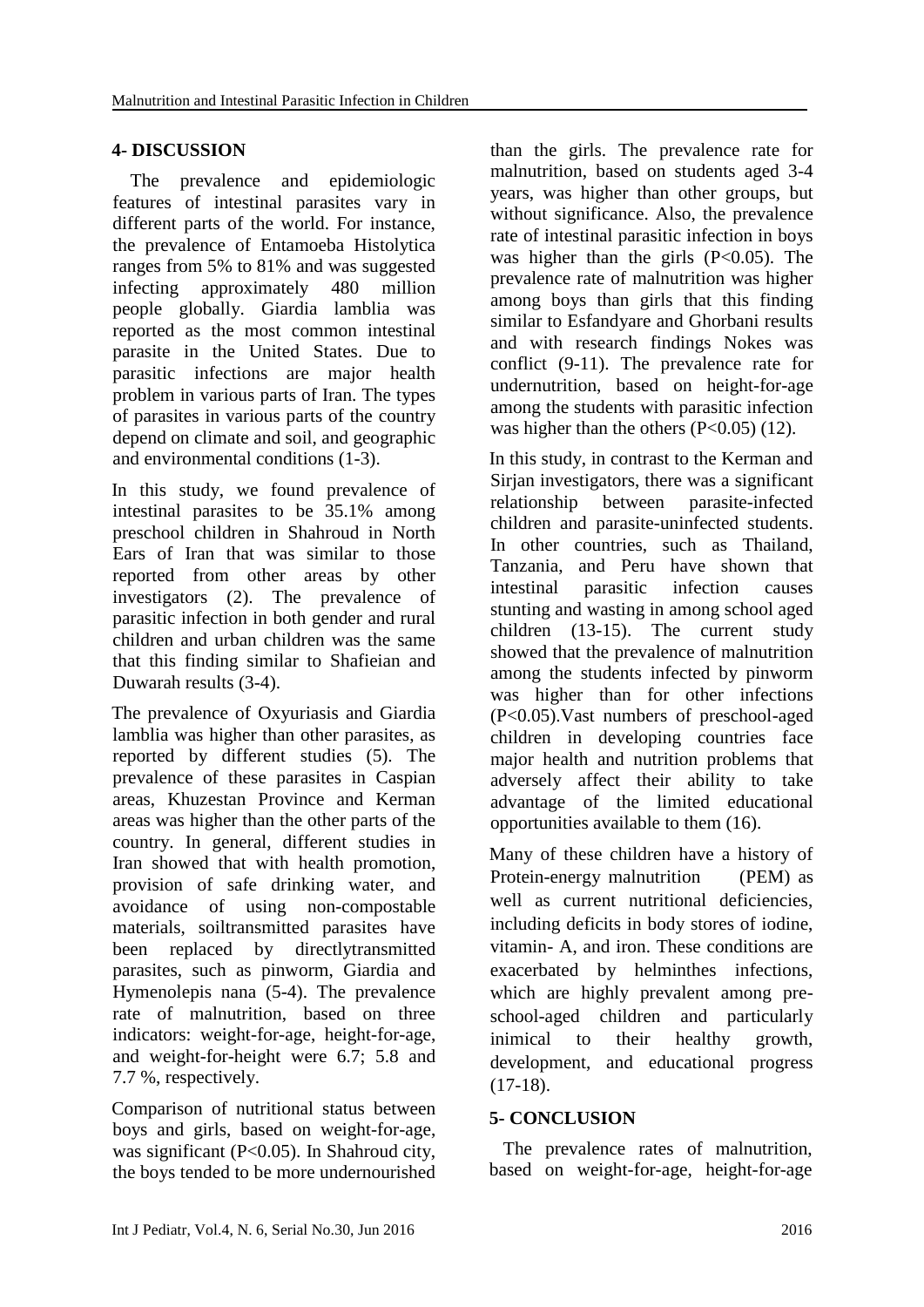and weight-for-height, were 6.7, 5.8 and 7.7%, respectively. Almost 35.1% (649) children were infected with one or more intestinal parasites. Results showed that the prevalence rate of Oxyuriasis by cellophane tape was 35.5%. The present study provides a recent and accurate picture of the prevalence of Intestinal Parasitic Infections and malnutrition in preschool- age children in Shahroud city. This information can be used by the health authorities in the area to target appropriate health and education interventions, as a minimum, to pregnant women, new mothers and infants. Therefore, this study support the need for urgent family-based prevention programs that are focused on guiding parents to care intestinal parasite infections and foster correct child feeding patterns as well as to promote child's healthy food intake in Shahroud.

#### **7-CONFLICT OF INTEREST:** None.

#### **8- ACKNOWLEDGMENT**

 The authors would like to express their appreciation to the Undersecretary for Research, Islamic Azad University of Shahrood and the all children and parents.

#### **9- REFERENCES**

1. Bisai S, Mahalanabis D, Sen A, Bose K. Maternal Education, Reported Morbidity and Number of Siblings are Associated with Malnutrition among Lodha Preschool Children of PaschimMedinipur, West Bengal, India. Int J Pediatr 2014; 2(4): 13-21.

2. Bisai S. Prevalence of Undernutrition among Santal tribal Preschool Children of Paschim Medinipur District, West Bengal, India. Int J Pediatr 2014;2(4.3): 347-54.

3. [Shafieian](http://ijp.mums.ac.ir/?_action=article&au=20180&_au=Tahereh++Shafieian) T, [Latiff](http://ijp.mums.ac.ir/?_action=article&au=19619&_au=Latiffah++A.+Latiff) LA, [Huang Soo Lee](http://ijp.mums.ac.ir/?_action=article&au=19620&_au=Mary++Huang+Soo+Lee) M[,](http://ijp.mums.ac.ir/?_action=article&au=19138&_au=Mohsen++Mazidi)  [Mazidi](http://ijp.mums.ac.ir/?_action=article&au=19138&_au=Mohsen++Mazidi) M, [Ghayour Mobarhan](http://ijp.mums.ac.ir/?_action=article&au=20181&_au=Majid++Ghayour+Mobarhan) M, [Tabatabaei](http://ijp.mums.ac.ir/?_action=article&au=19621&_au=Golsa++Tabatabaei) G, et al. Determinants of Nutritional Status in Children living in Mashhad, Iran. Int J Pediatr 2013;1(2):9-18.

4. [Duwarah S,](http://ijp.mums.ac.ir/?_action=article&au=39220&_au=Sourabh++Duwarah) [Bisai](http://ijp.mums.ac.ir/?_action=article&au=39228&_au=Samiran++Bisai) S, [Barman](http://ijp.mums.ac.ir/?_action=article&au=39231&_au=Himesh++Barman) H. Prevalence of Undernutrition among Preschool Children under Five Attending Pediatric OPD in a Tertiary Care Hospital of Northeastern India. Int J Pediatr 3(2.2): 527-33. 5. [Safiri](http://ijp.mums.ac.ir/?_action=article&au=55471&_au=Saeid++Safiri) S, [Kelishadi](http://ijp.mums.ac.ir/?_action=article&au=60167&_au=Roya++Kelishadi) R, [Qorbani](http://ijp.mums.ac.ir/?_action=article&au=60451&_au=Mostafa++Qorbani) M, [Lotfi](http://ijp.mums.ac.ir/?_action=article&au=60452&_au=Razieh++Lotfi) R, [Djalalinia](http://ijp.mums.ac.ir/?_action=article&au=60453&_au=Shirin++Djalalinia) Sh, [Salehifar](http://ijp.mums.ac.ir/?_action=article&au=60454&_au=Delara++Salehifar) D, [et](http://ijp.mums.ac.ir/?_action=article&au=60455&_au=Mohammad+Esmaeil++Motlagh) al. Association of Dietary Behaviors with Physical Activity in a Nationally Representative Sample of Children and Adolescents: the CASPIAN- IV Study. Int J Pediatr 2016; 4(3): 1505-17.

6. Saeidi Z, Vakili R, Ghazizadeh Hashemi A, Saeidi M. The Effect of Diet on Learning of Junior High School Students in Mashhad, North-east of Iran. Int J Pediatr 2015; 3(2.2):517-26.

7. Vakili R, Emami Moghadam Z, Khademi Gh, Vakili S, Saeidi M. Child Mortality at Different World Regions: A Comparison Review. Int J Pediatr 2015; 3(4.2): 809-16.

8. Saeidi M, Vakili R, Hoseini BL, Khakshour A, Zarif B, Nateghi S. Assessment the Relationship between Parents' Literacy level with Children Growth in Mashhad: An Analytic Descriptive Study. Int J Pediatr 2013; 1(2): 39-43*.*

9. Esfandyare, F. Association between intestinal parasitoses and nutritional status in 13-60 monthold children in Sirjan. Iranian J Public Health 2012; 15:1-4.

10. Ghorbani G. Association between intestinal parasitoses and nutritional status in 14-60 month-old children in the urban Area of Kerman Province. Tehran: School of Public Health, Tehran University of Medical Science, 2012; 5:451-7.

11. Nokes C, Grantham-McGregor SM, Sawyer AW, Cooper ES, Bundy DA. Parasitic helminth infection and cognitive function in schoolchildren. Proc R SocLond B BiolSci2012; 247:77-81.

12. Sarabia-Arce S, Salazar-Lindo E, Gilman RH, Naranjo J, Miranda E. Case-control study of Cryptosporidium parvum infection in Peruvian children hospitalized for diarrhea: possible association with malnutrition and nosocomial infection. Pediatr Infect Dis J2011; 9:627-31.

13. Tanner M, Burnier E, Mayombana C. Longitudinal study on the health status of children in a rural Tanzanian community: parasitoses and nutrition following control